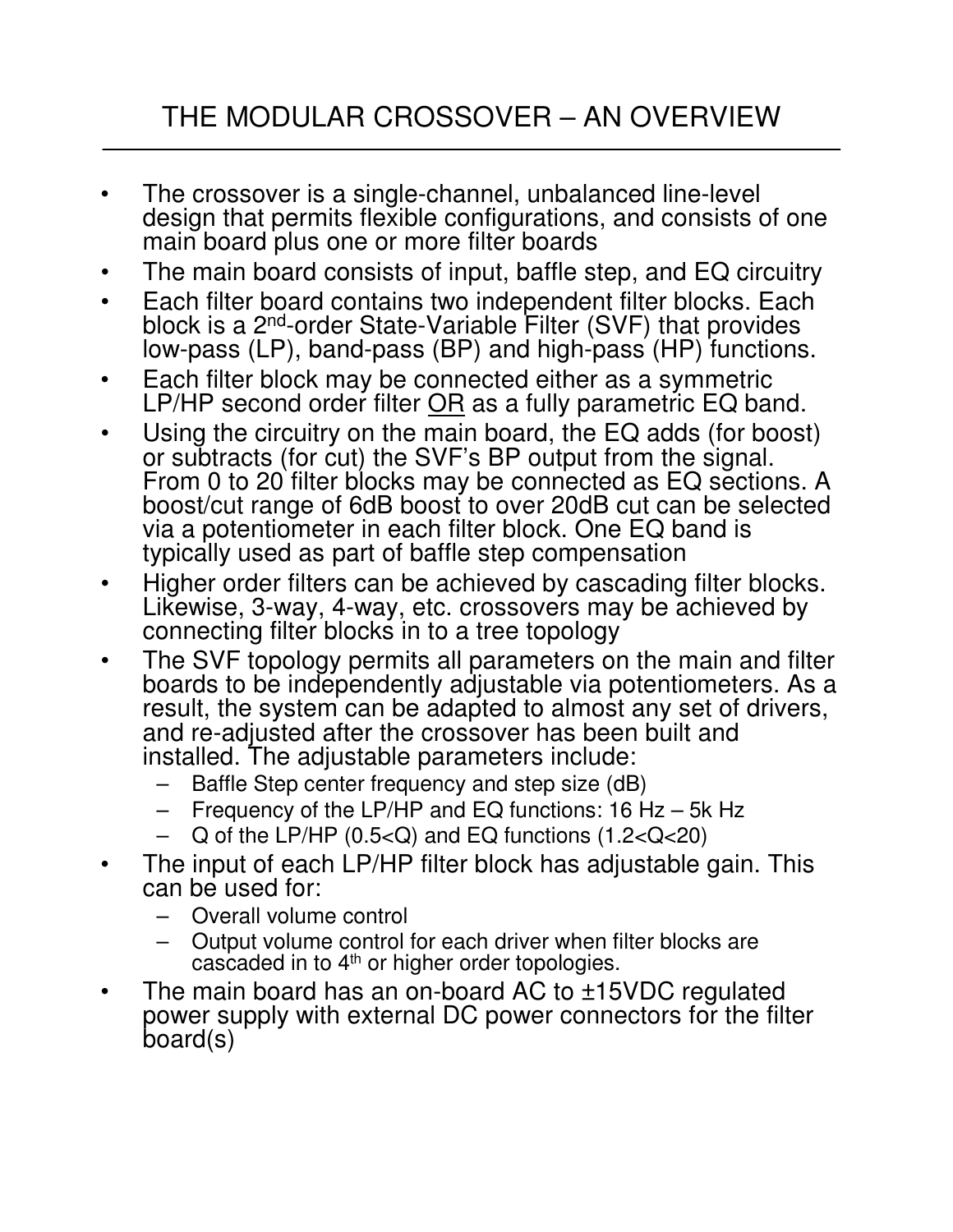- Power can be supplied to the boards in several ways:
	- If the amplifier transformer's secondaries are 25VAC or less, they can also be connected to the on-board regulated PS on the main board, and the resulting DC used to power the filter board(s).
	- An inexpensive center tapped transformer with dual 16VAC 25VAC secondaries can be used to supply the on-board regulated PS.
	- If  $a \pm DC$  power supply is already available, the DC power can be supplied to the board via the DC power connectors and the components that make up the on-board regulated supply omitted.
- The flexible design permits:
	- Multi-way active loudspeakers
	- In-speaker volume control
	- In-speaker parametric EQ bands for:
		- Taming response peaks resulting from cone-breakup
		- Adjusting the speaker's "brightness" level (e.g. lower treble EQ)
		- Managing room modes in the bass range
		- providing for low end boost/cut to match response with room gain
- The crossover was conceived to be paired with in-speaker amplifiers to create an active loudspeaker. Although only even order crossovers can be created using the filter boards, firstorder RC filters can easily be added to amplifier inputs to create odd order crossovers.
- By combining two or more LP/HP filter blocks and one or more EQ bands, flexible subwoofer-to-main speaker crossover systems can be constructed.
- Note that, since the EQ circuitry is located on the main board, it functions on the audio signal coming in to that board, e.g. on the crossover's input signal.
- It is important to remember that a loudspeaker in a closed box is a second order high-pass filter, and the Fc and Q of the driverin-box can be used as part of the overall acoustic crossover.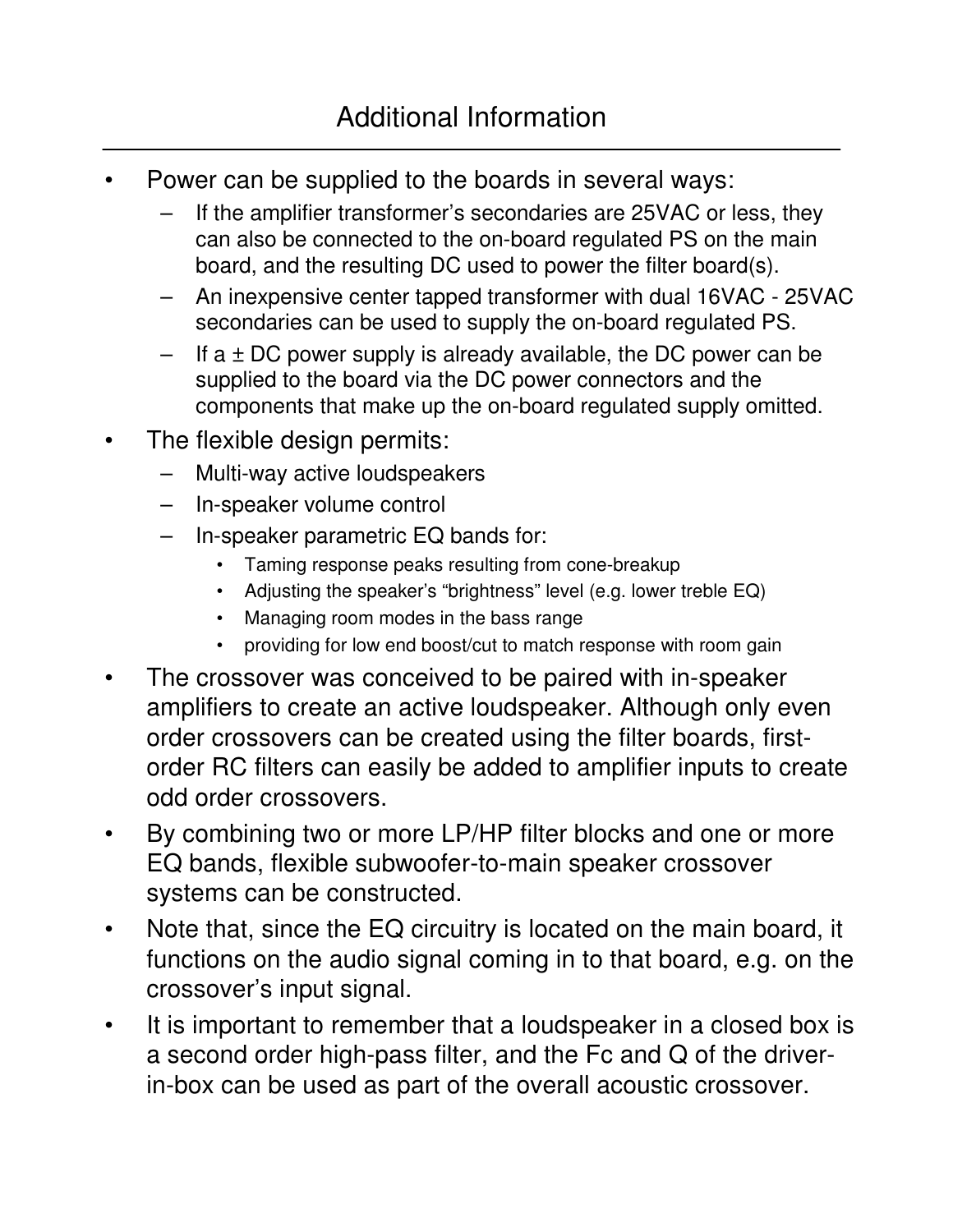# MODULAR CROSSOVER: MAIN BOARD BLOCK DIAGRAM

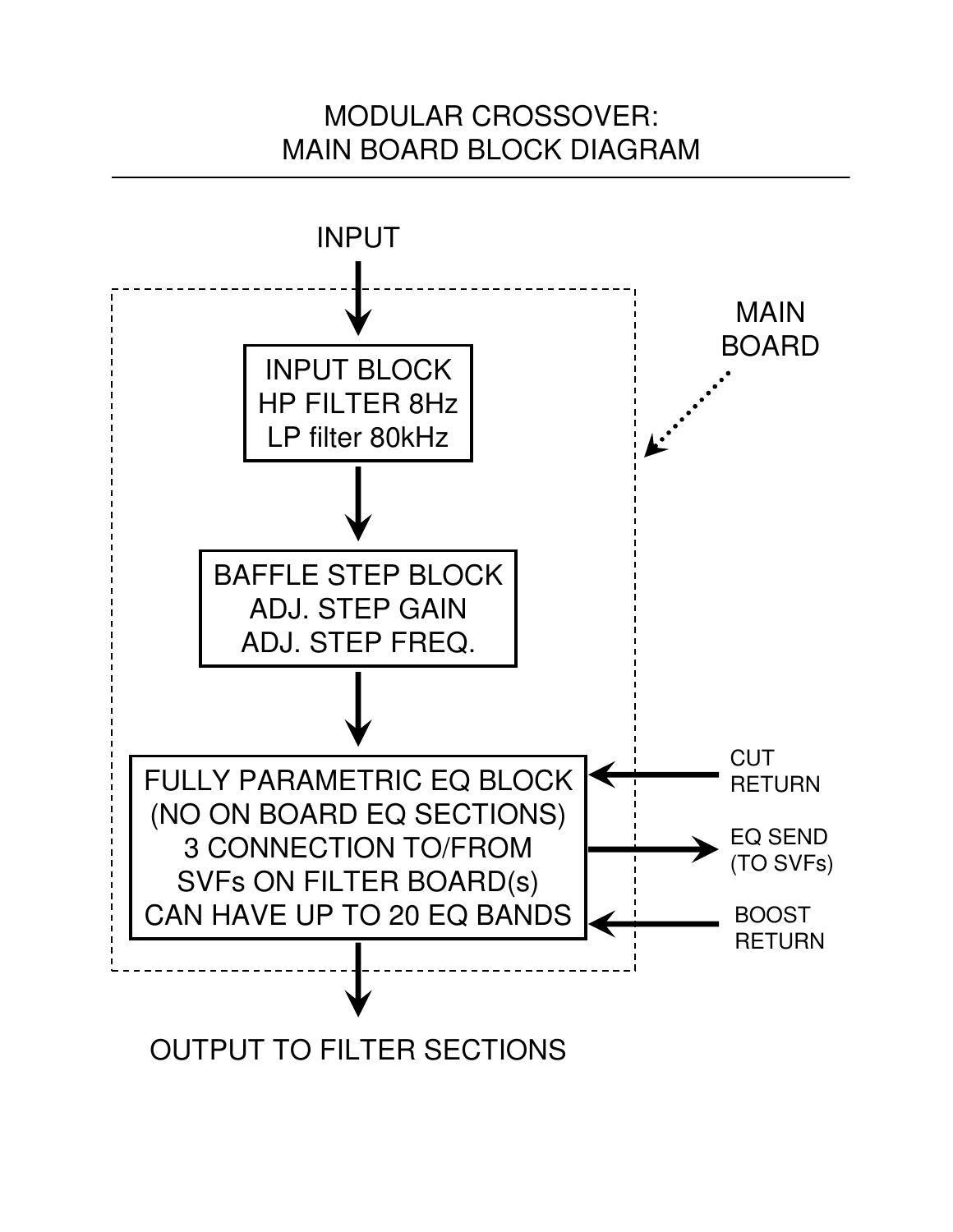# MODULAR CROSSOVER: FILTER BOARD BLOCK DIAGRAM

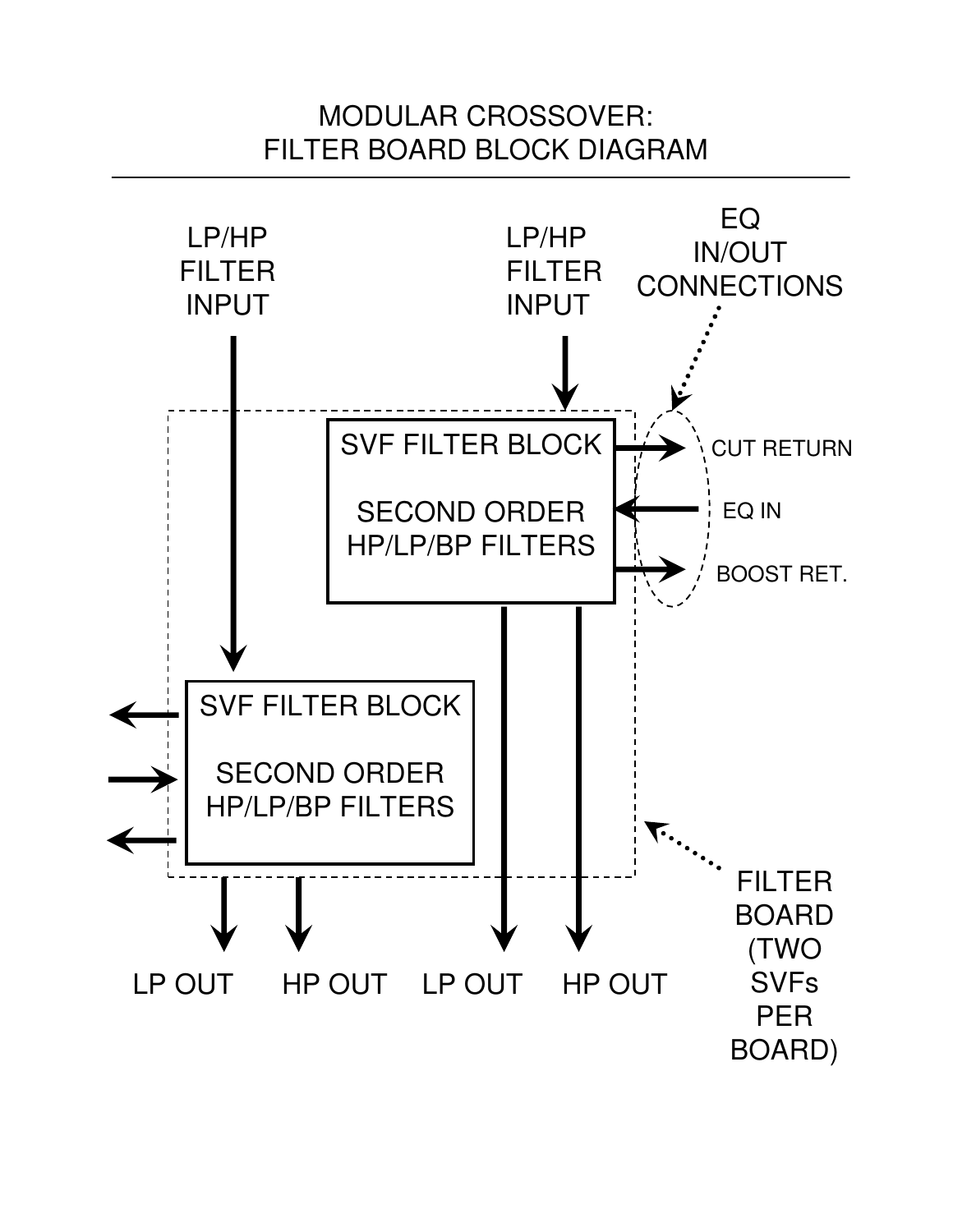## EXAMPLE OF TYPICAL USE - 2-WAY SPEAKER:

### 2nd ORDER LP/HP CROSSOVER AND ONE EQ BAND (USED AS PART OF BAFFLE STEP COMPENSATION) NOTE: MAIN BOARD NOT SHOWN

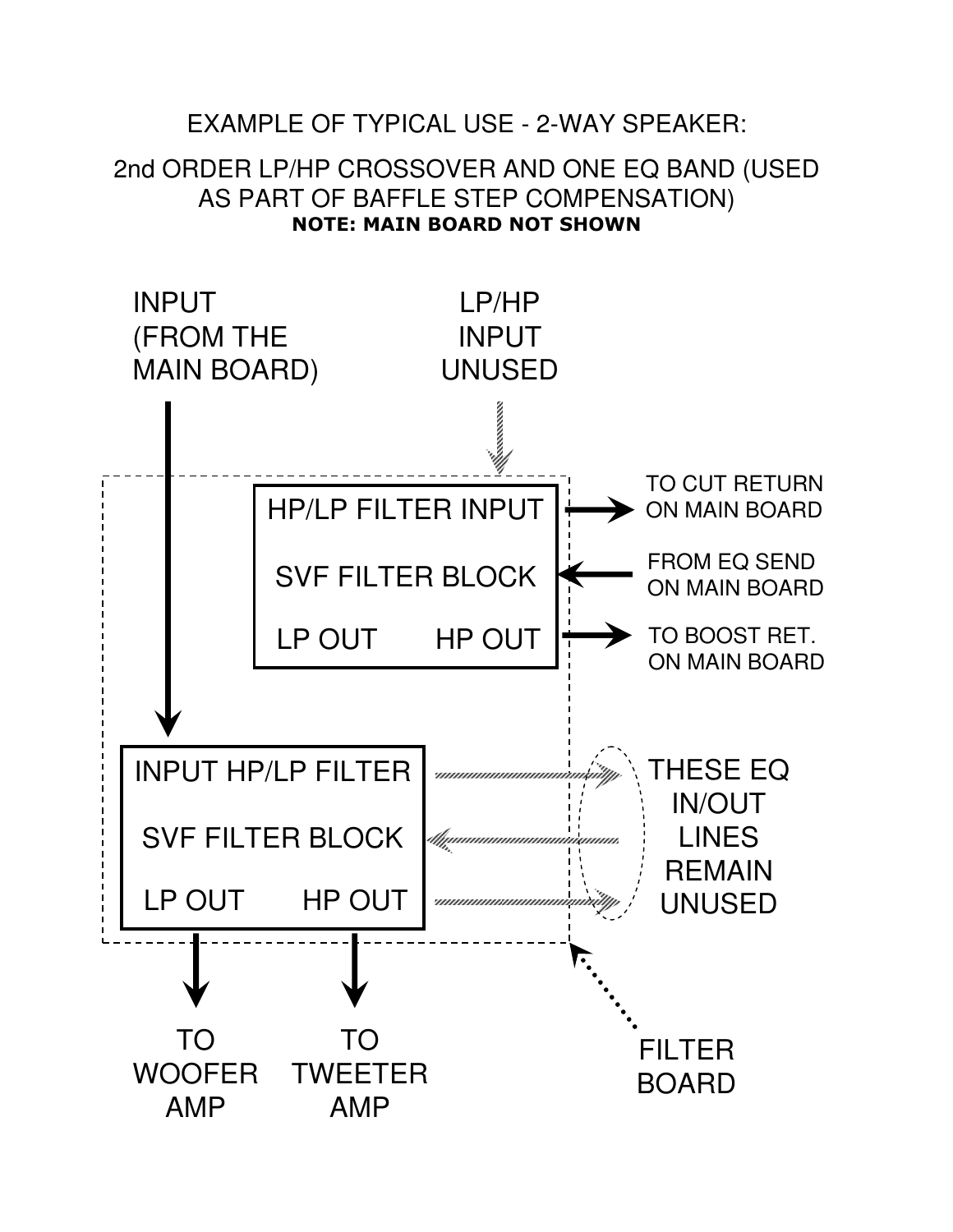### EXAMPLE: 3-WAY SYSTEM

#### TWO SECOND ORDER CROSS-OVERS NOTE: MAIN BOARD NOT SHOWN

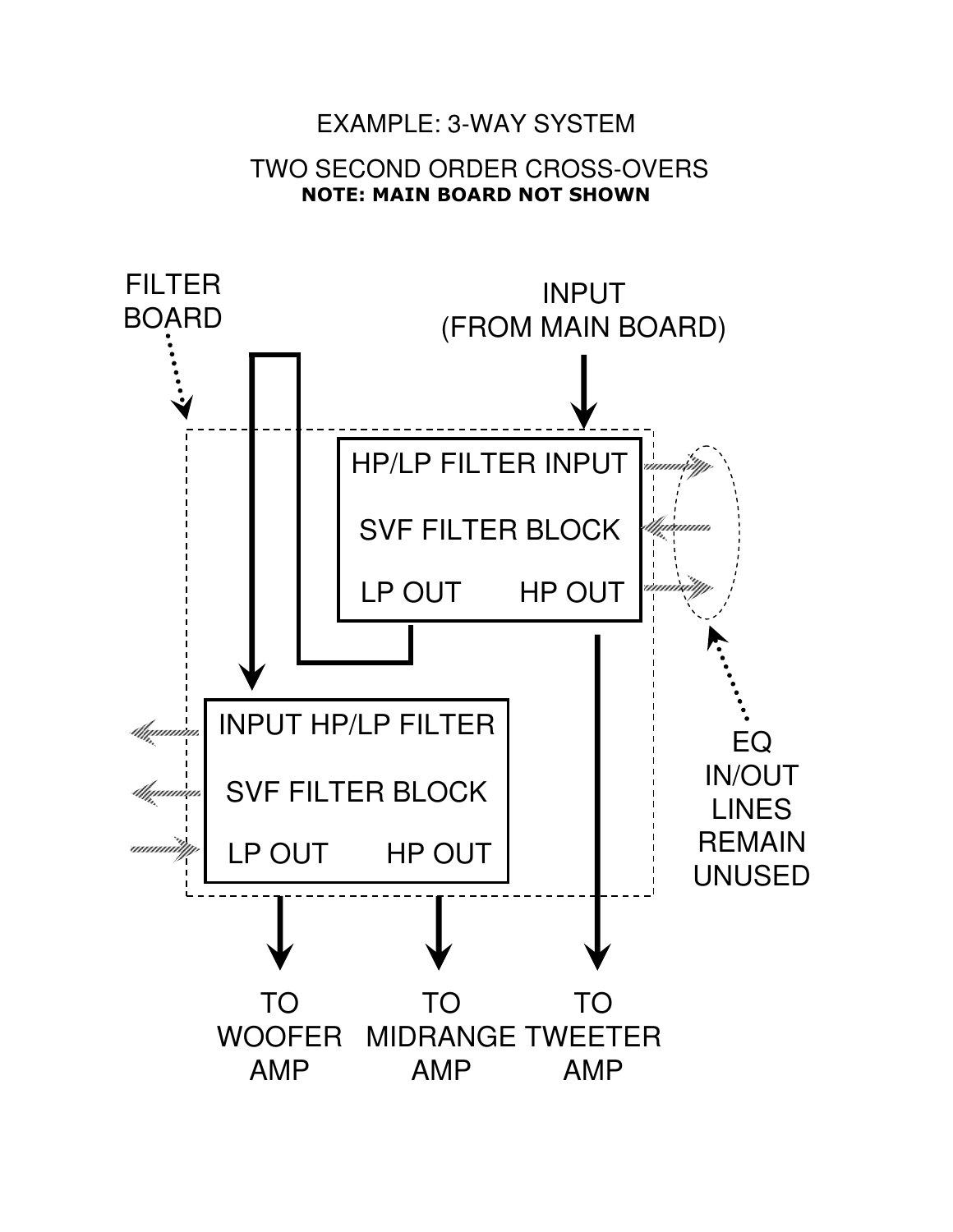## COMPENSATING FOR OPEN BAFFLE ROLL-OFF

The baffle step circuit on the main board is a first order LP shelving filter. As a result, this circuit can be combined with an EQ band to flatten the response of open-baffle loudspeakers, which roll off at 6dB per octave above driver resonance, and often have a peak and null in the response, as illustrated below.

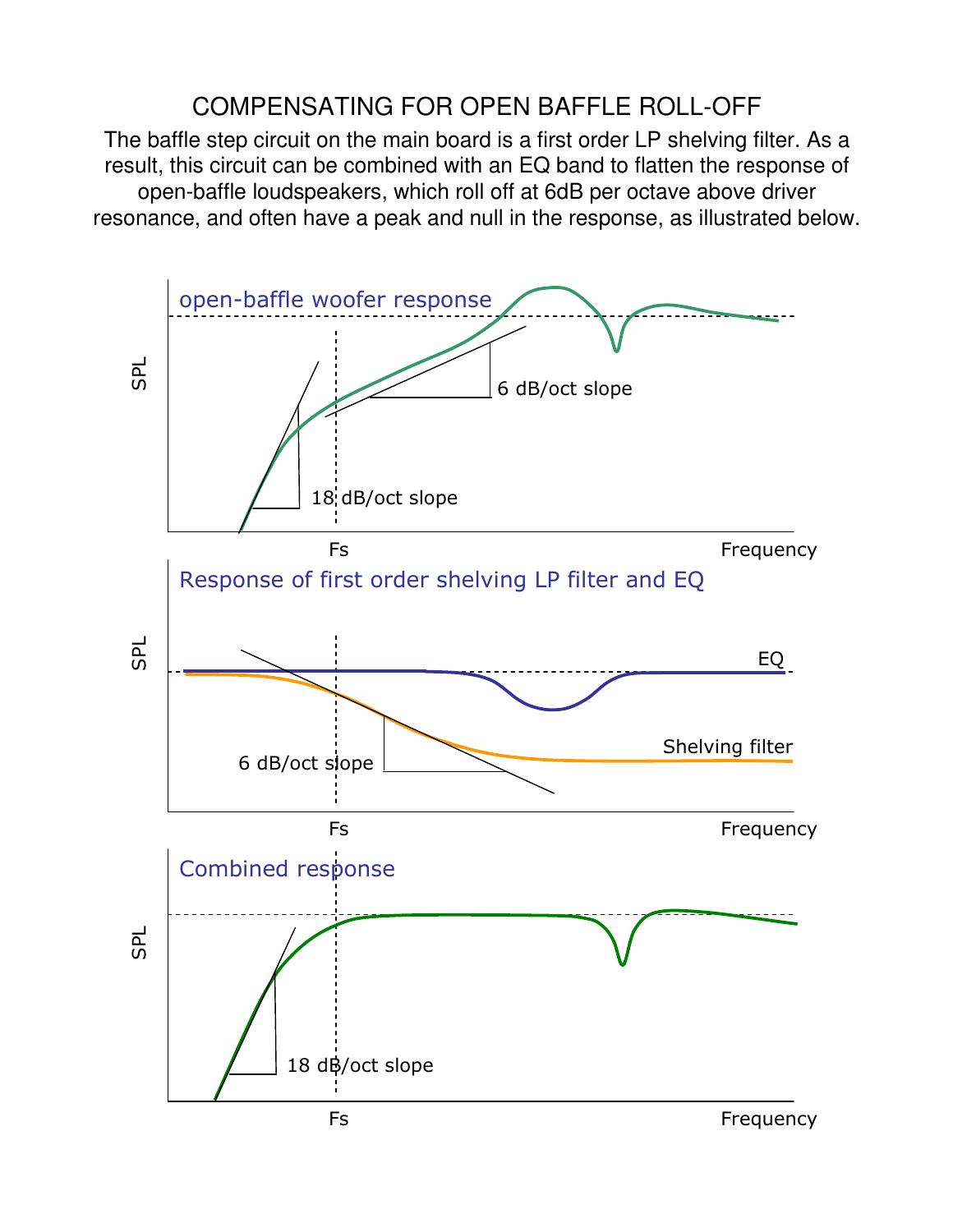# Designing an Active Crossover using the Filter Blocks

- 1. Select Order, Crossover Type, and Crossover Frequency (Fc)
- 2. Look up values for  $Q$ ,  $F_{LP}$ , and  $F_{HP}$  in table
- 3. Use examples below to connect filter blocks. IN = input from main board

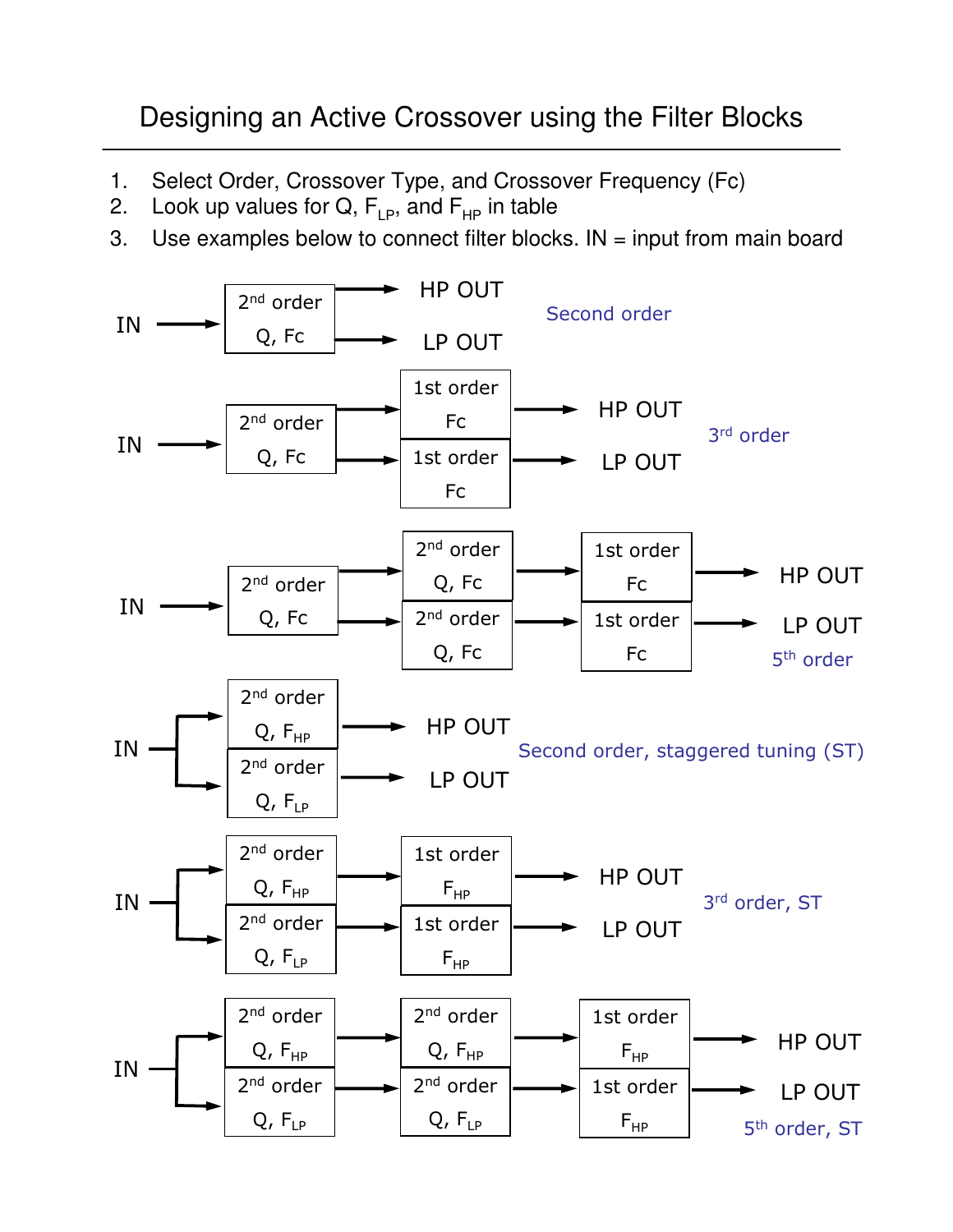# TABLES OF FILTER ORDER AND Q

## Symmetric Tuning Type Crossovers

| <b>TYPE</b> | <b>STAGE</b>   | <b>ORDER</b>   | Q    | $F_{HP}$ | $\mathbf{F}_{\text{LP}}$ |
|-------------|----------------|----------------|------|----------|--------------------------|
| BUT-2       | $\mathbf{1}$   | $\overline{2}$ | 0.71 | 1.000    | 1.000                    |
| BUT-3       | $\mathbf{1}$   | $\mathbf{1}$   |      | 1.000    | 1.000                    |
|             | $\mathbf{2}$   | $\overline{2}$ | 1.00 | 1.000    | 1.000                    |
| BUT-4       | $\mathbf{1}$   | $\overline{2}$ | 0.54 | 1.000    | 1.000                    |
|             | $\overline{2}$ | $\overline{2}$ | 1.31 | 1.000    | 1.000                    |
| BUT-5       | $\mathbf{1}$   | $\mathbf{1}$   |      | 1.000    | 1.000                    |
|             | $\overline{2}$ | $\overline{2}$ | 0.62 | 1.000    | 1.000                    |
|             | 3              | $\overline{2}$ | 1.62 | 1.000    | 1.000                    |
| $LR-2$      | $\mathbf{1}$   | $\overline{2}$ | 0.50 | 1.000    | 1.000                    |
| $LR-4$      | $\mathbf{1}$   | $\overline{2}$ | 0.71 | 1.000    | 1.000                    |
|             | $\mathbf{2}$   | $\overline{2}$ | 0.71 | 1.000    | 1.000                    |
| $LR-6$      | $\mathbf{1}$   | $\overline{2}$ | 0.50 | 1.000    | 1.000                    |
|             | $\overline{2}$ | $\overline{2}$ | 1.00 | 1.000    | 1.000                    |
|             | 3              | $\overline{2}$ | 1.00 | 1.000    | 1.000                    |

BUT = Butterworth; LR = Linkwitz-Riley. Note that  $\mathsf{F}_{\mathsf{HP}}$  =  $\mathsf{F}_{\mathsf{LP}}$  =  $\mathsf{F}_{\mathsf{C}}$  for these types.



Comparison of the frequency response (on axis) for BUT-2 and LR-2 crossovers

FOR MORE INFO SEE: http://www.musicanddesign.com/Power.html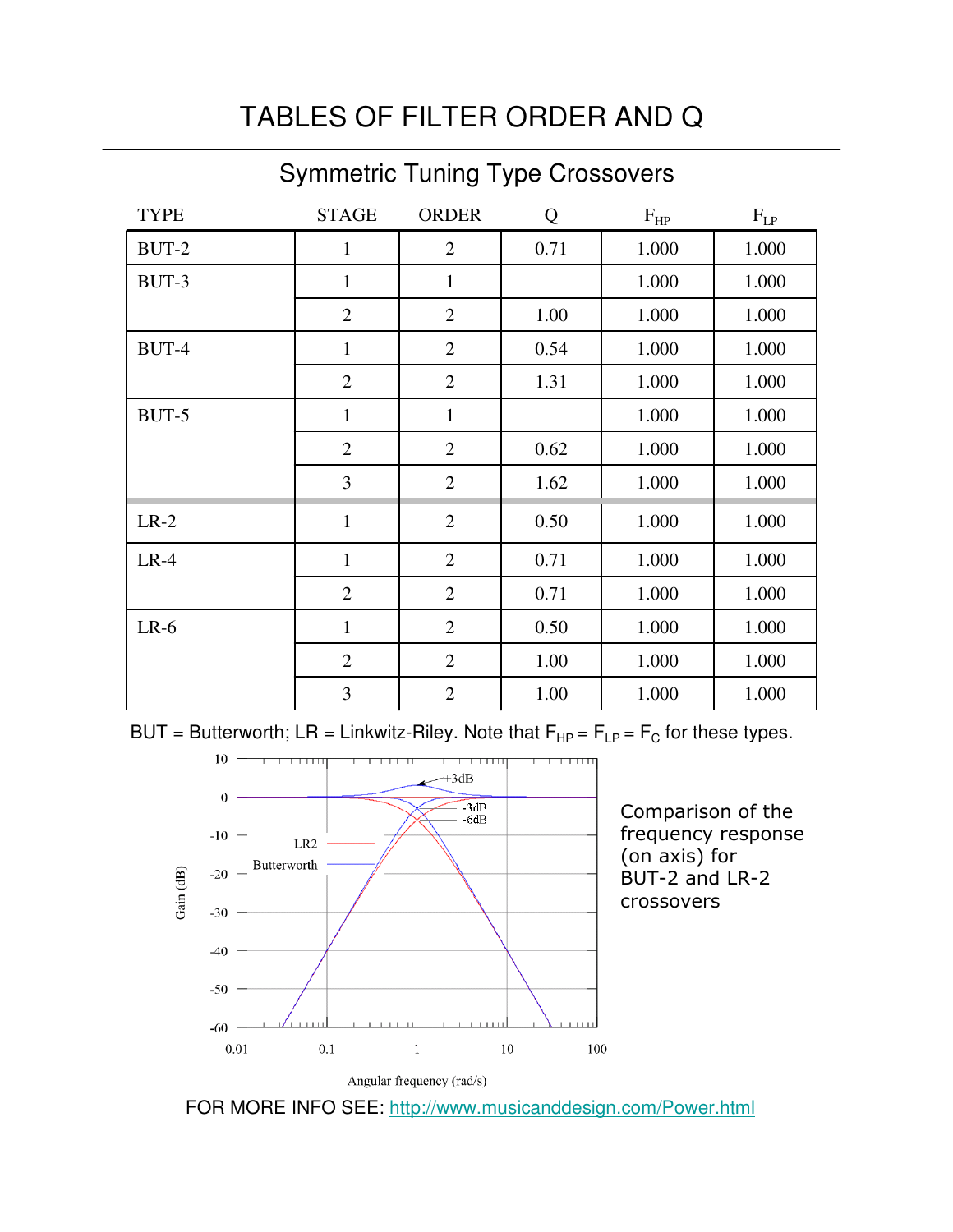## Chebyshev (Staggered Tuning) Crossovers

| <b>TYPE</b>      | <b>STAGE</b>   | <b>ORDER</b>   | Q     | $F_{HP}$ | $F_{LP}$ |
|------------------|----------------|----------------|-------|----------|----------|
| $CHEB1(0.5)-2$   | $\mathbf{1}$   | $\overline{2}$ | 0.863 | 0.812    | 1.231    |
| $CHEB1(0.5)-3$   | $\mathbf{1}$   | $\mathbf{1}$   |       | 1.263    | 0.791    |
|                  | $\overline{2}$ | $\overline{2}$ | 1.71  | 0.935    | 1.069    |
| $CHEB1(0.5)-4$   | $\mathbf{1}$   | $\overline{2}$ | 0.70  | 1.675    | 0.597    |
|                  | $\overline{2}$ | $\overline{2}$ | 2.95  | 0.970    | 1.031    |
| $CHEB1(0.5) - 5$ | $\mathbf{1}$   | $\mathbf{1}$   |       | 1.661    | 0.601    |
|                  | $\overline{2}$ | $\overline{2}$ | 1.18  | 1.448    | 0.690    |
|                  | $\overline{3}$ | $\overline{2}$ | 4.55  | 0.982    | 1.018    |
| CHEB1(1.0)-2     | $\mathbf{1}$   | $\overline{2}$ | 0.95  | 0.952    | 1.050    |
| CHEB1(1.0)-3     | $\mathbf{1}$   | $\mathbf{1}$   |       | 1.423    | 0.703    |
|                  | $\overline{2}$ | $\overline{2}$ | 2.02  | 1.000    | 0.997    |
| CHEB1(1.0)-4     | $\mathbf{1}$   | $\overline{2}$ | 0.78  | 1.892    | 0.528    |
|                  | $\overline{2}$ | $\overline{2}$ | 3.56  | 1.007    | 0.993    |
| $CHEB1(1.0)-5$   | $\mathbf{1}$   | $\mathbf{1}$   |       | 1.859    | 0.538    |
|                  | $\overline{2}$ | $\overline{2}$ | 1.39  | 1.526    | 0.665    |
|                  | 3              | $\overline{2}$ | 5.56  | 1.001    | 0.994    |

 $CHEB1(0.5) = Chebychev Type 1, 0.5dB Ripple$ CHEB1(1.0) = Chebychev Type 1, 1.0dB Ripple

The crossover frequency is normalized to Fc=1.0. The high-pass (HP) and lowpass (LP) corner frequencies must be set to the multiples shown ( $F_{HP}$ ,  $F_{LP}$ ), e.g. for a 1000 Hz crossover point, the CHEB1(1.0)-3 LP crossover is a second order section with Fc=997 Hz and Q=2.02 connected in series to a first order stage with Fc=703Hz.